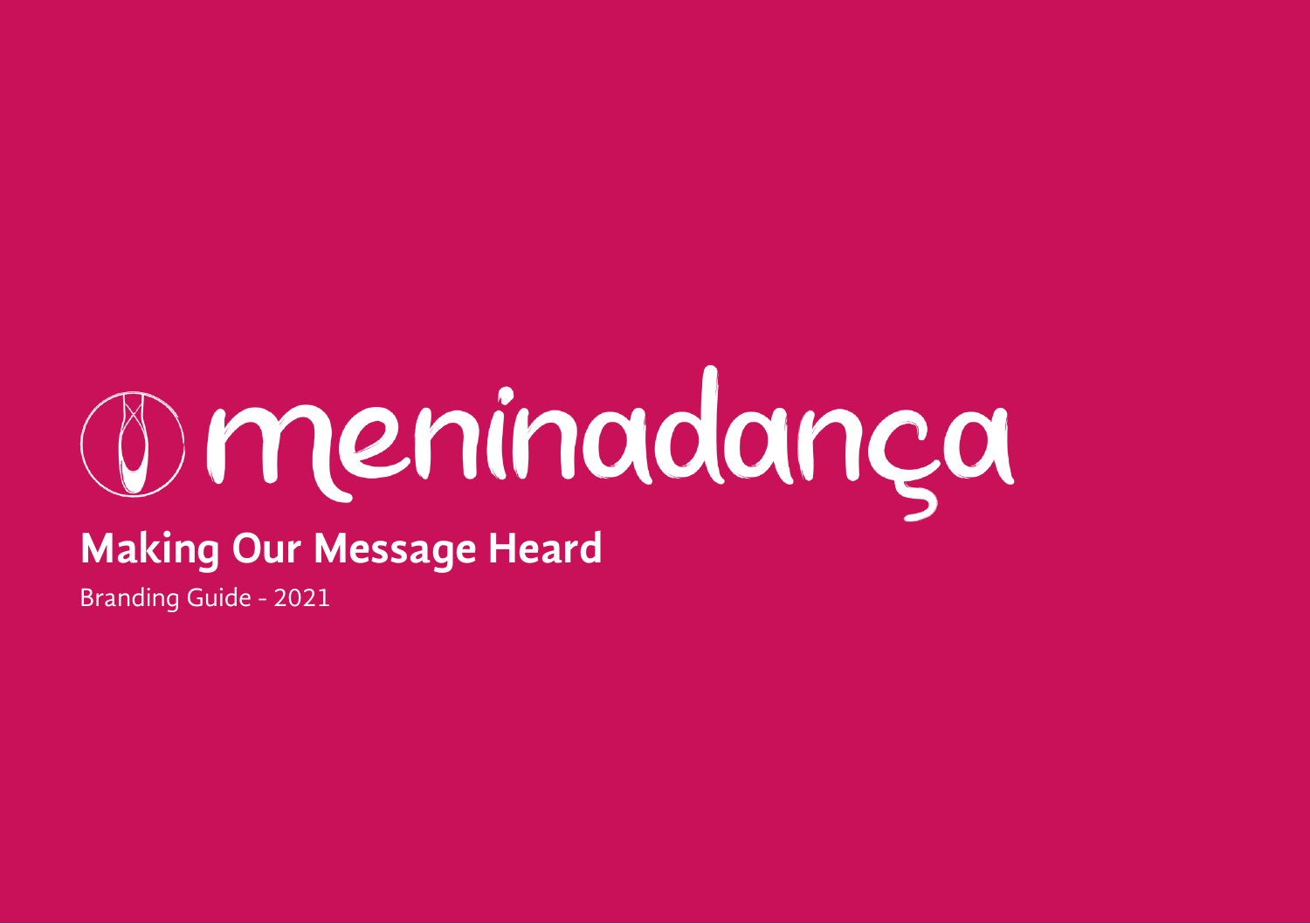# **1. Introduction**

This branding guide has been produced to help anyone partnering with Meninadança to present our work in the clearest and most compelling way possible.

The appearance of our communications, the language we use when talking and writing, and the emphasis we place on different aspects of our work, all contribute to creating a recognisable, accessible and coherent identity, which will help raise our profile and further our cause.

A clear and consistent expression of our brand - who we are, what we do, and why - helps us to reach more people, get our message across more effectively, attract and inspire more people to get involved, and change more lives.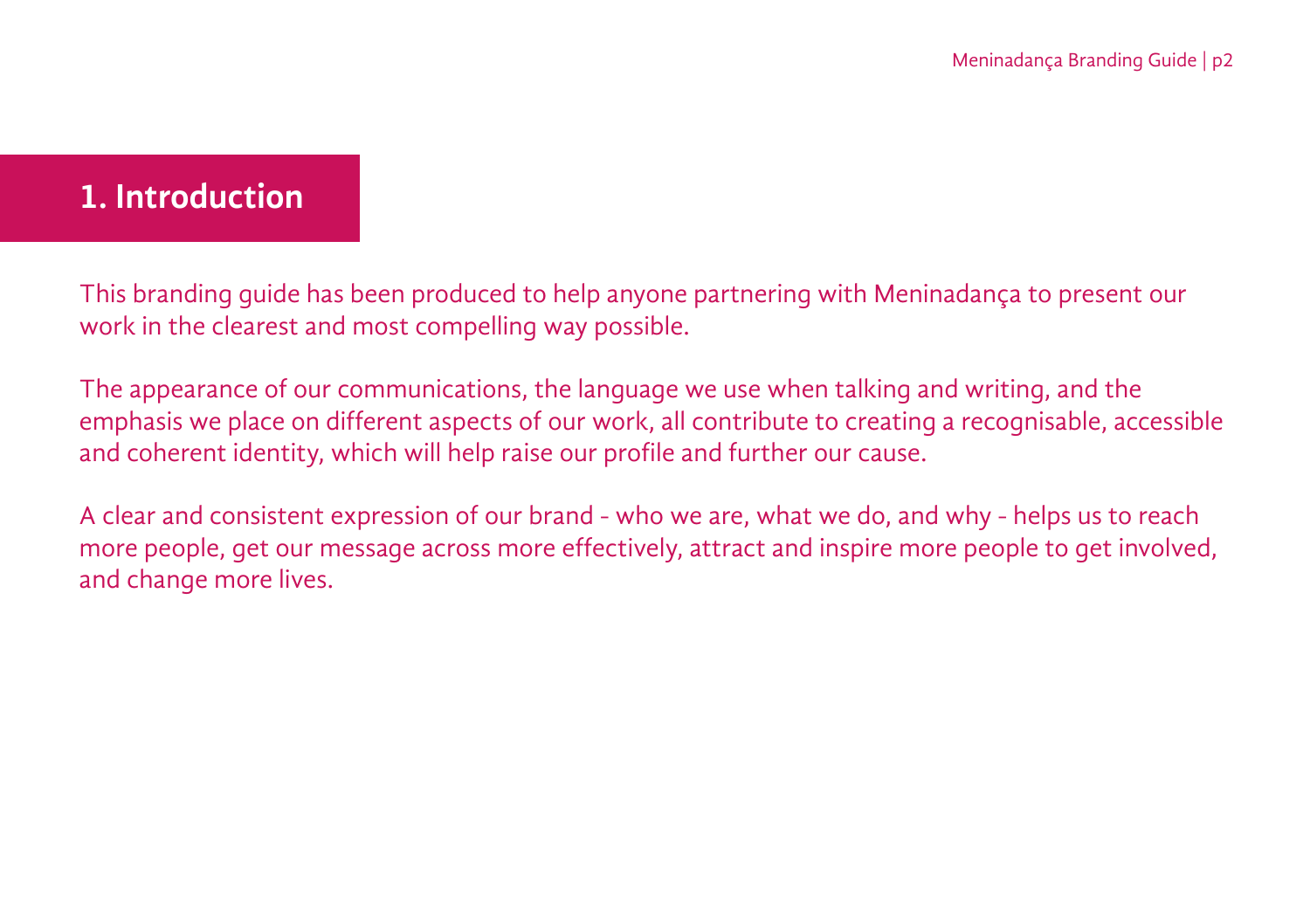# **2. Our Name**

Meninadança comes from the Portuguese words for 'girl' (menina) and 'dance' (dança). The name was chosen by street girls in Belo Horizonte when the project was first launched there in 1998.

It is pronounced me·ni·na·dan·sa.

The word Meninadança brings together two of the charity's distinguishing characteristics - that we work exclusively with girls, and that we employ dance as a method of reaching them.

Meninadança should always be written as one word and with a capital 'M'. Also, the cedilla on the 'c' should never be omitted.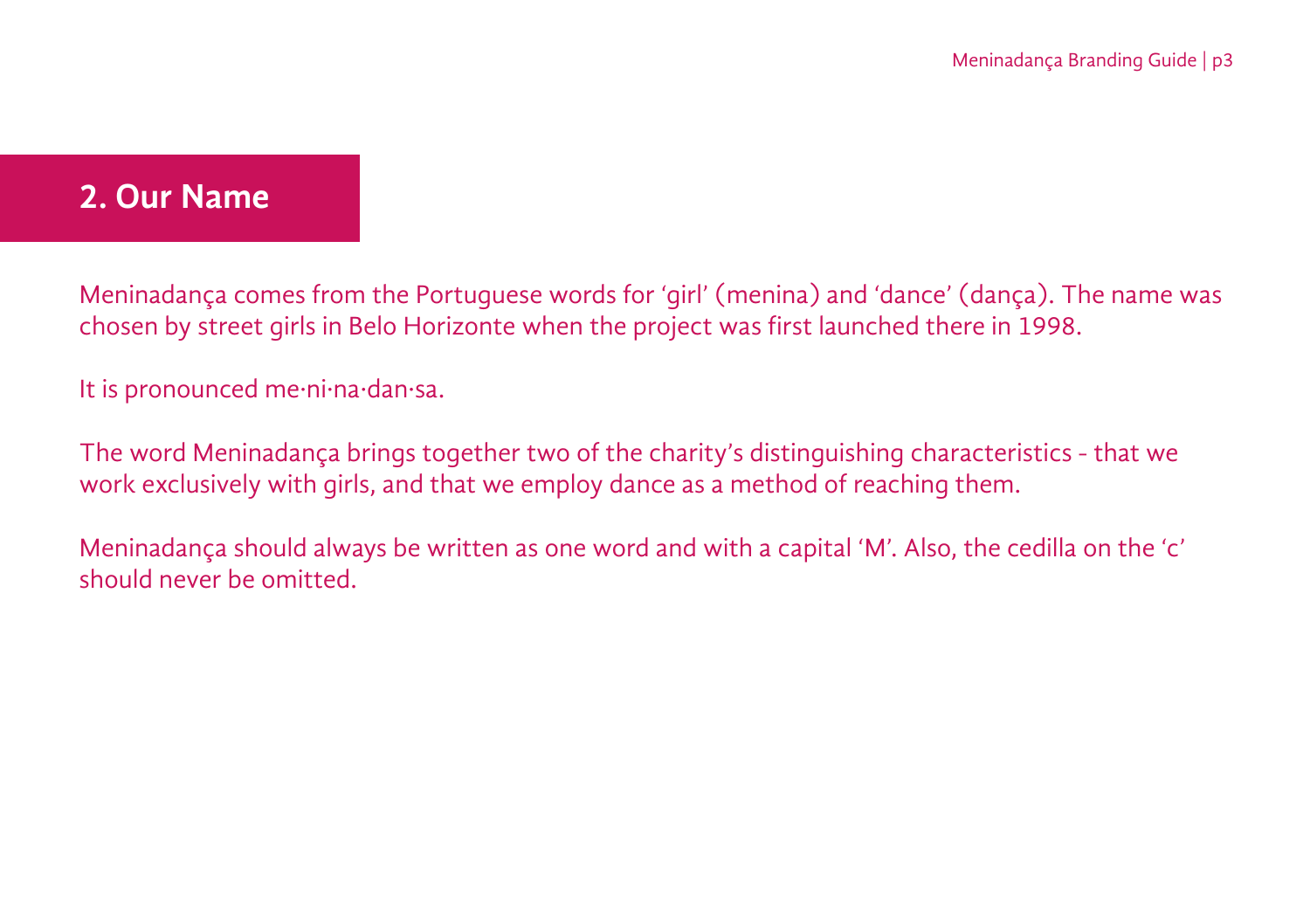# **3. Our Mission, Vision & Objectives**

Meninadança is an international NGO working to combat child sexual exploitation in communities along the BR-116, Brazil's 'exploitation highway'

We work with girls aged 10-17 living in extreme poverty, family turmoil, and in situations of social and personal risk, the greatest of which is abuse and sexual exploitation.

We use dance and other activities to reach them, raise their self-esteem and help them to lead creative and purposeful lives.

One of our key aims is bring justice to girls' lives by ensuring their human rights are upheld and their abusers and exploiters are held to account for their crimes.

Our long-term vision is to establish a network of safe houses and community outreaches in communities along the length of the BR-116.

We also want to be a key communicator about the plight of at-risk girls in Brazil, and a facilitator for dialogue and discussion about child sexual exploitation around the world.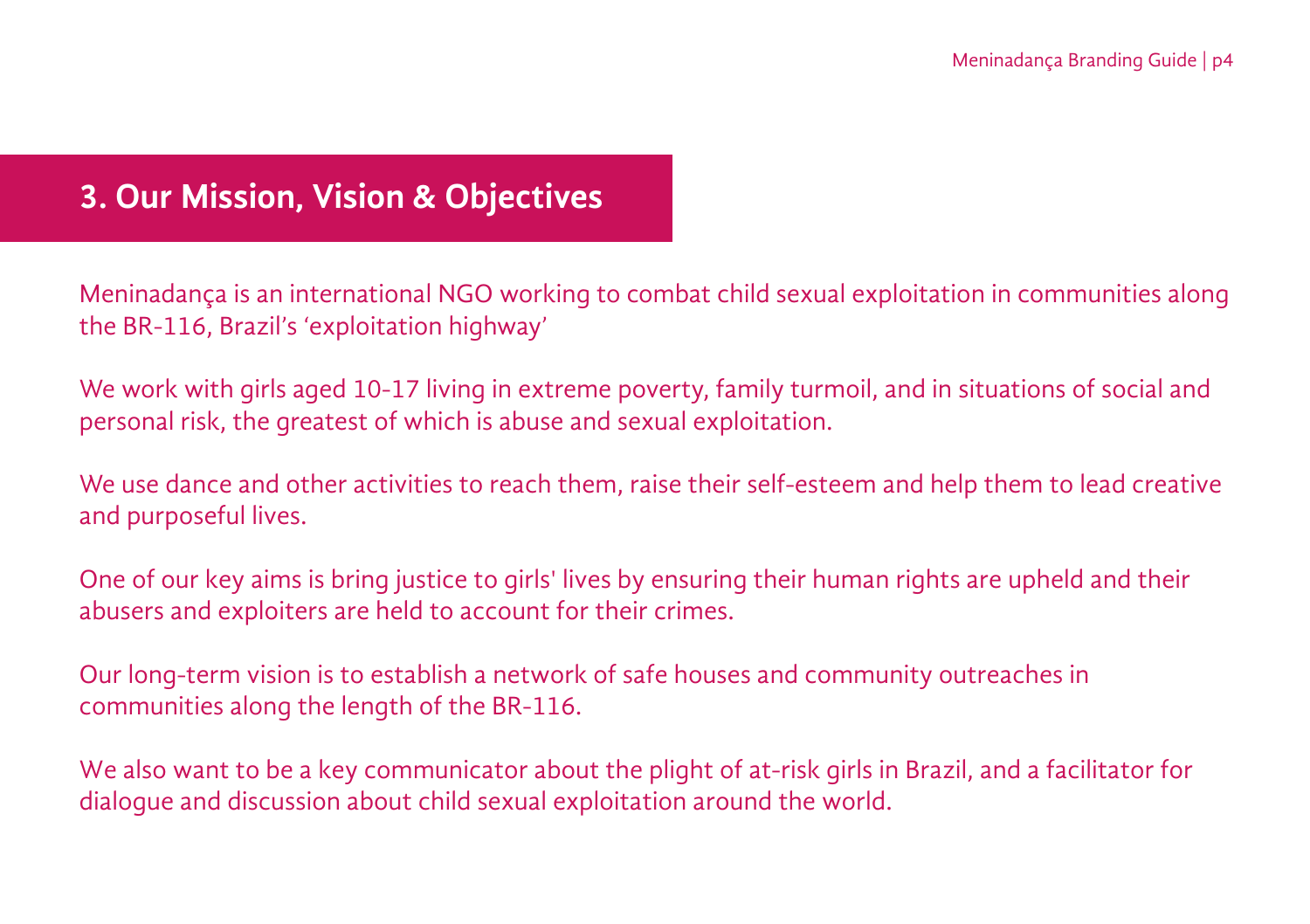Our **vision** is to be recognised as a Brazilian charity at the forefront of the fight against violence and sexual exploitation of girls in Brazil.

Our **mission** is to defend the rights and aid the wholesome development of girls who are at-risk from, or victims of, violence and sexual exploitation.

Our **objectives** are to promote actions which combat abuse and child sexual exploitation, and which provide to girls affected the means to overcome the past and live creative and meaningful lives.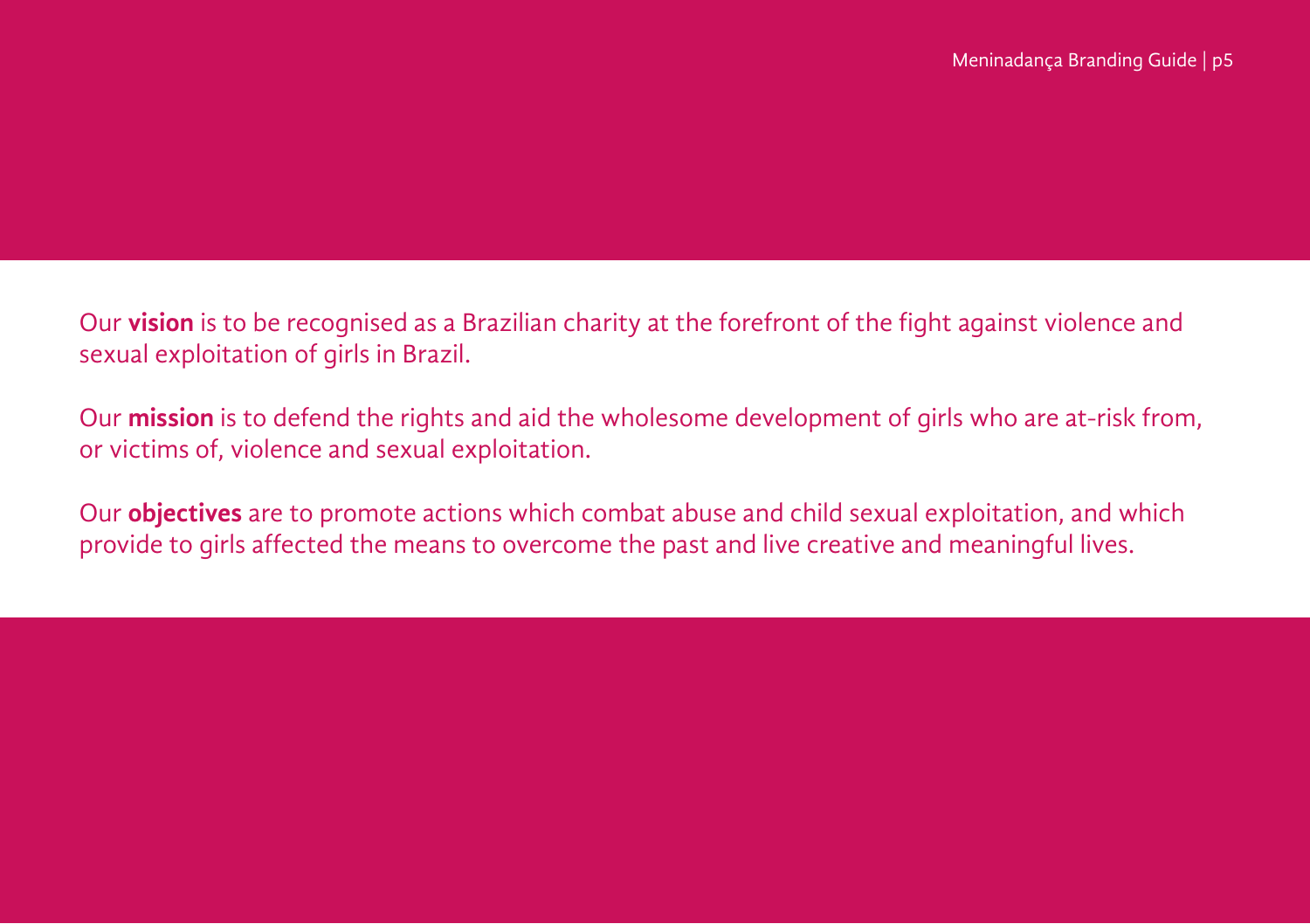# **4. Our Work**

Our four **Pink Houses** in the towns of Catují, Padre Paraíso and Medina in northern Minas Gerais state, and Cândido Sales, in Bahia state, work with young girls living in situations of risk and vulnerability.

Using dance, beauty therapy, art and other activities, in a safe environment and a space just for them, the girls are encouraged to explore their identity, express their opinions and face challenges and difficulties in their lives without fear. Our Pink House teams also assist the girls' parents and siblings, providing material help and promoting change and reconciliation.

Our **Changing Minds** programme encourages communities to engage with its teenage girls in a positive way, and, where needed, rethink certain entrenched attitudes and behaviours.

Our **Justice Team** stands up for girls' rights, holding authorities to account and bringing cases of violence, abuse and exploitation against girls before the courts.

Meninadança also seeks to **raise awareness** of issues affecting at-risk girls in Brazil, especially child sexual exploitation, while **advocating** for at-risk and vulnerable girls at a local, national and international level.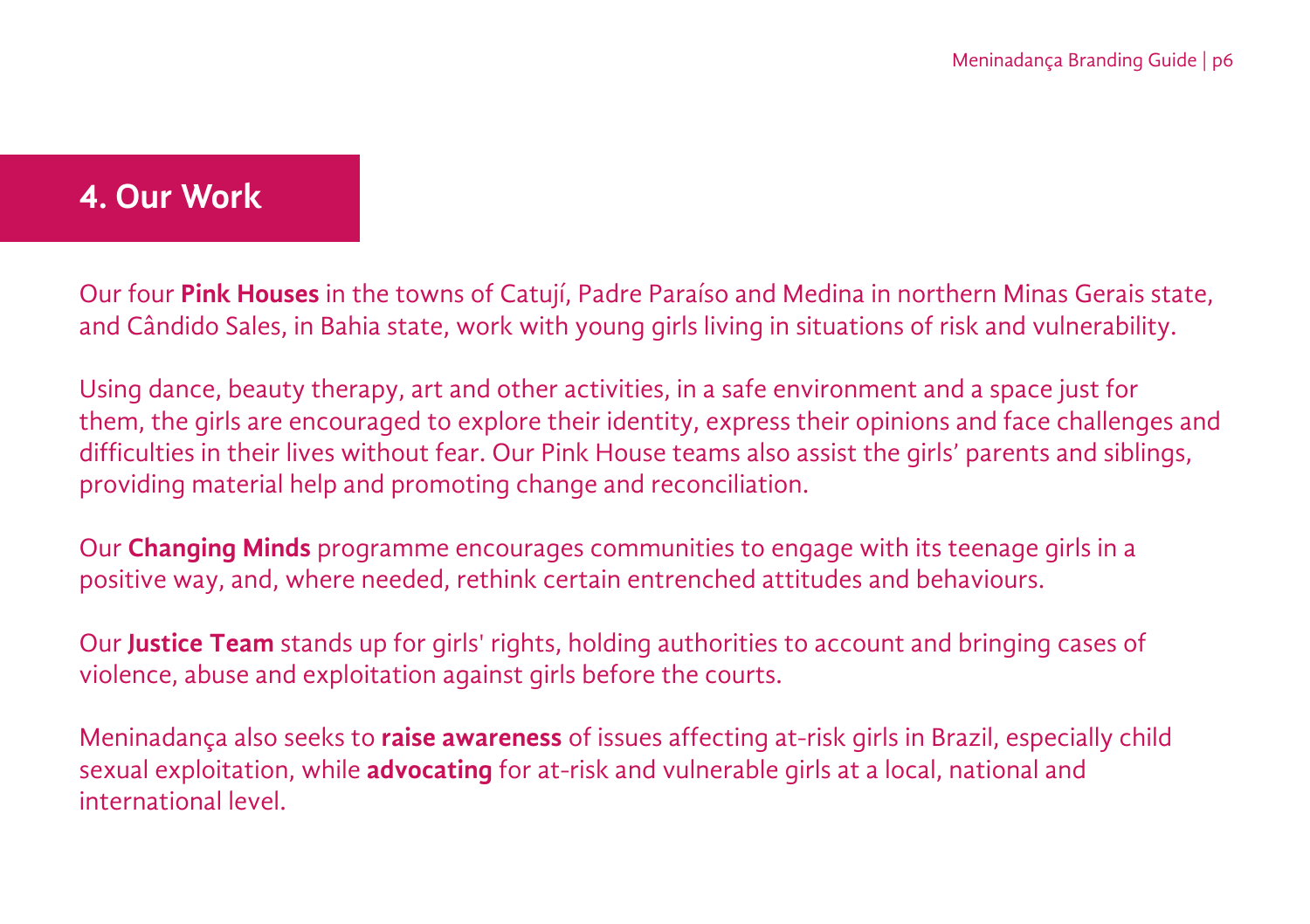# **5. Our Core Values & Personality**

*Our core values underpin everything we do - the way we behave, the decisions we take, the way we put our objectives into practise. They shape the culture and define the character of our organisation:*

### **Christian**

We seek to follow the example and teaching of Jesus.

### **Social justice**

We believe that all people have equal worth and should be afforded equal opportunities, regardless of race, age, sex, or socioeconomic status.

### **Pioneer**

We are committed to breaking new ground. We are innovative and creative in our methods, our publicity and fundraising.

### **Integrity**

We are good stewards of our resources. We speak and act honestly and consistently. We can be relied upon and we keep our word.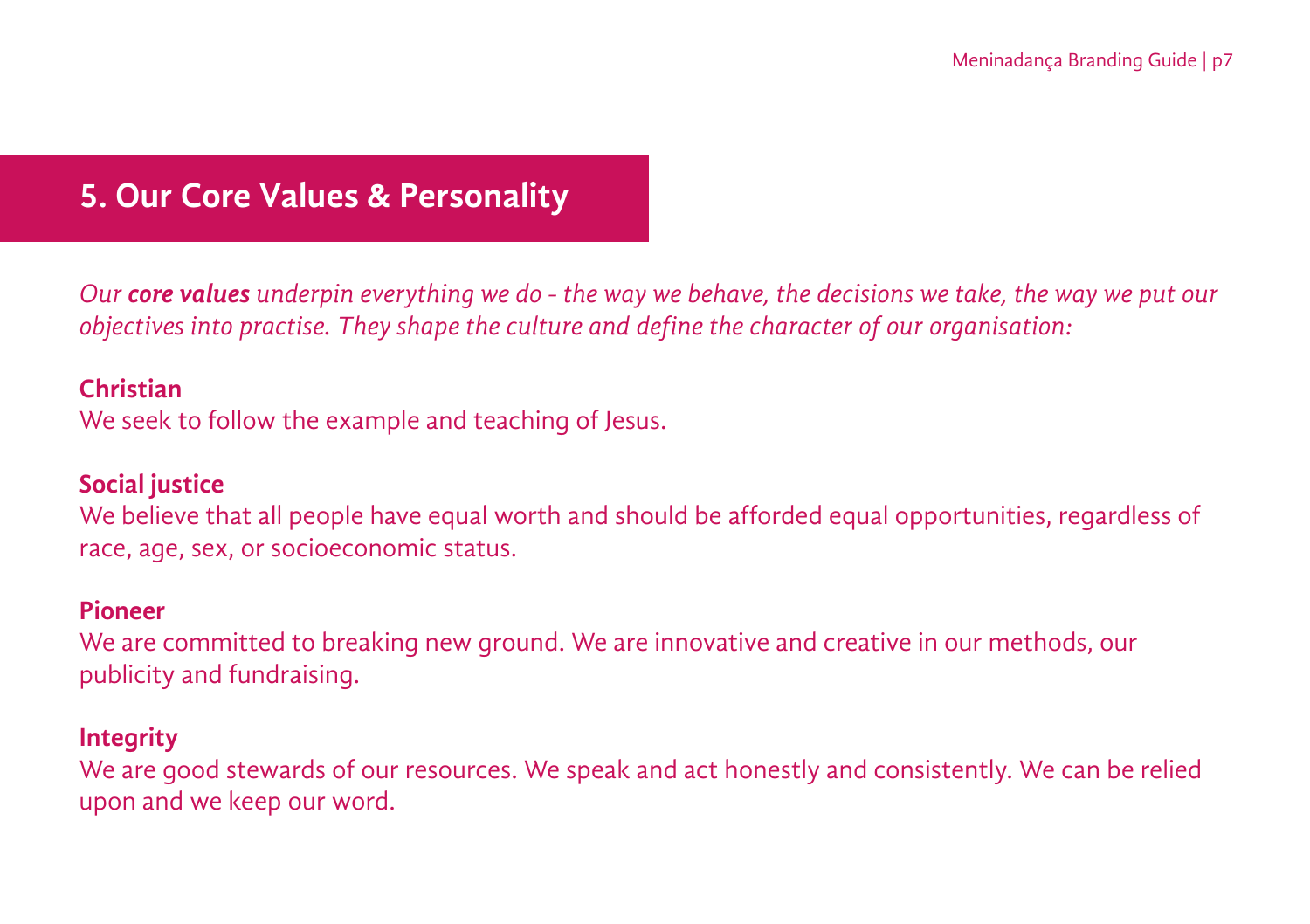### **Communication**

We communicate honestly and respectfully. We promote dialogue, involvement and listening.

### **Professionalism**

We aim for quality in everything we do, and strive to be efficient and effective in the use of our financial and human resources. We demonstrate knowledge and expertise.

*Our personality is the descriptions we would expect other people to use about us if we act in a way consistent with our core values:*

**Pioneering Proactive Proactive Proactive Proactive Proactive Proactive Proactive Proactive Proactive Proactive** 

Passionate **Energetic** Energetic **Trustworthy Visionary Creative Creative Creative Professional**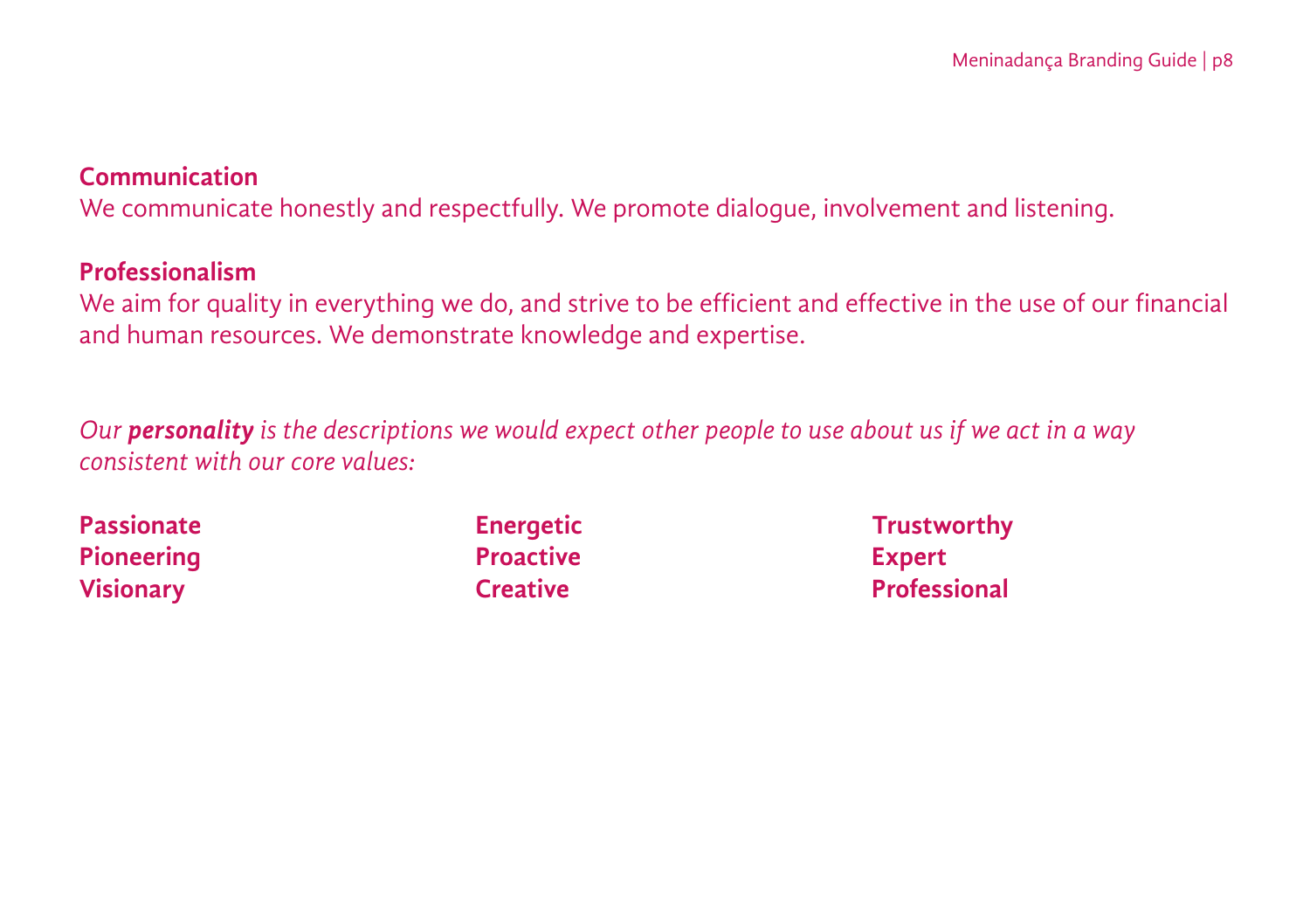# **6. What Makes Us Unique**

*It is important to know the unique features about Meninadança's work which can attract people to us. These points should feature prominently in any verbal or written introduction to the charity.*

### **We work exclusively with girls**

Girls are so often ignored by social projects in Brazil, yet they are often the ones whose needs require a specific, targeted approach. Meninadança tailors its projects to meet the unique and complex needs of traumatised young girls.

### **We use dance to reach and rescue them**

Dance is a one of our girl-specific therapies, which we have found can be effective in breaking down their emotional barriers, raising their self-esteem and allowing them to taste a different reality. Dance is used alongside other interventions, including the professional help of psychologists and social workers.

### **We work where few others are working**

In remote towns and villages along the BR-116, where proportionally the problem of child sexual exploitation is many times greater than in Brazil's major cities, there are few if any social projects, and we have found none working specifically with girls.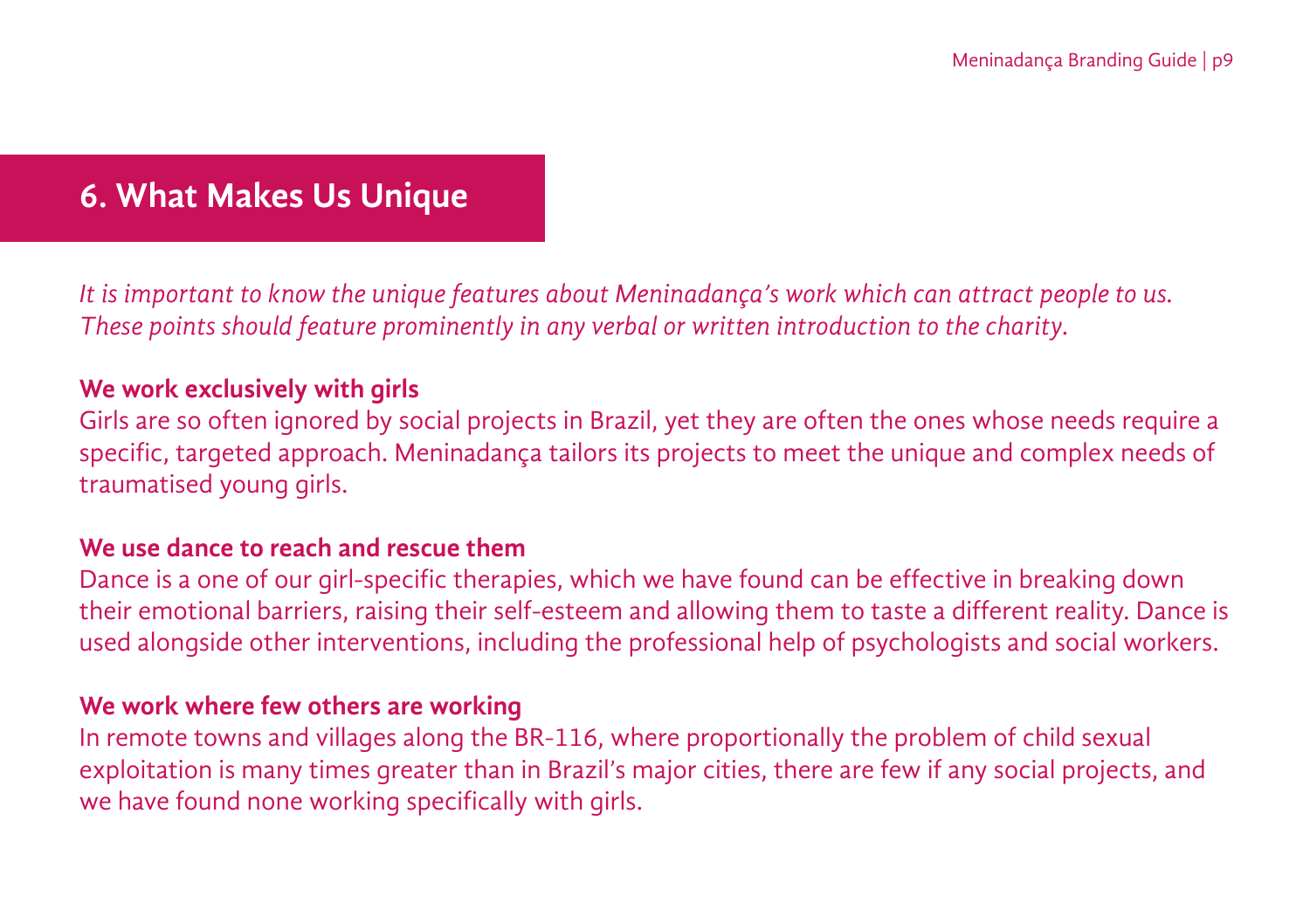# **7. Our Key Cause Messages**

*Our cause messages help us to raise awareness about the issue of child sexual exploitation in in Brazil, helping people understand the gravity and urgency of our cause.*

### **Child prostitution is one of Brazil's greatest social problems**

The problem of child sexual exploitation in Brazil cannot be underestimated, it is an epidemic involving hundreds of thousands of young girls. In poor, rural areas a cultural acceptance of child abuse and sexual exploitation means that this has become for thousands of girls a normal part of their passage through adolescence.

### **The problem goes largely unreported and most victims are forgotten, unseen and unheard**

While child prostitution in Brazil's big tourist cities is regularly documented, the vast majority of victims are found many hundreds of miles away in remote, poverty-stricken villages and towns. Here, young girls are often expected to provide for their families by selling their bodies to truck drivers travelling long the country's vast network of motorways.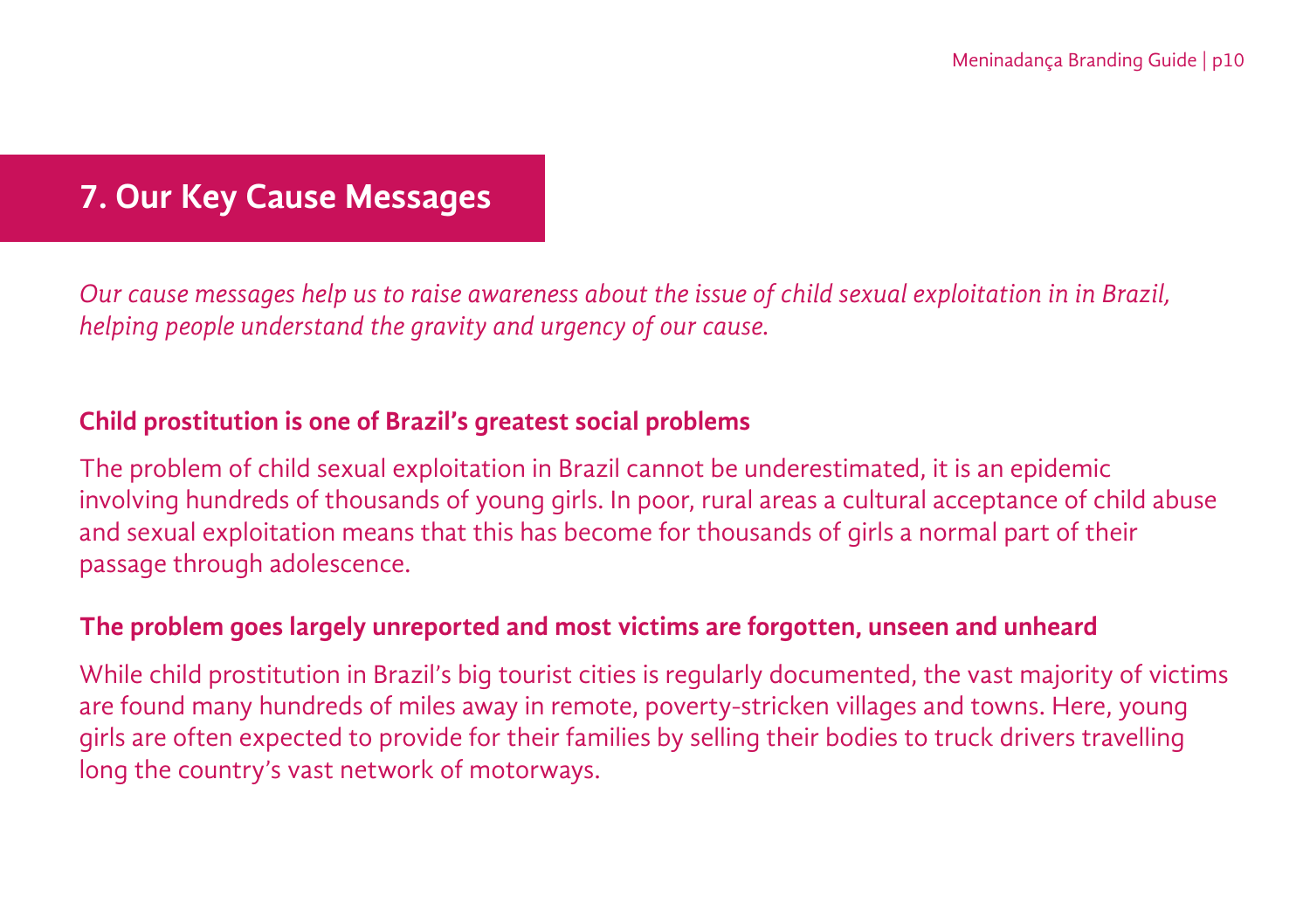### **The BR-116 is the worst road in the world for the sexual exploitation of children**

A Brazilian government study found that along 41,000 miles of federal motorways in Brazil, there were 1,820 places where children were known to be being sold for sex. The worst highway of all was the BR-116, Brazil's longest motorway stretching from the border with Uruguay in the south to the city of Fortaleza in the north. Along its 2,700 miles there were 262 places where child prostitution was known to be taking place - or one every ten miles.

### **Child prostitution shatters young lives**

A child who is sexually exploited is robbed of her childhood and denied the opportunity to discover her own identity and self-worth. The psychological scars and deep-seated trauma can last a lifetime, with far reaching consequences for every area of her development into adulthood. There is no greater violation of a child's human rights.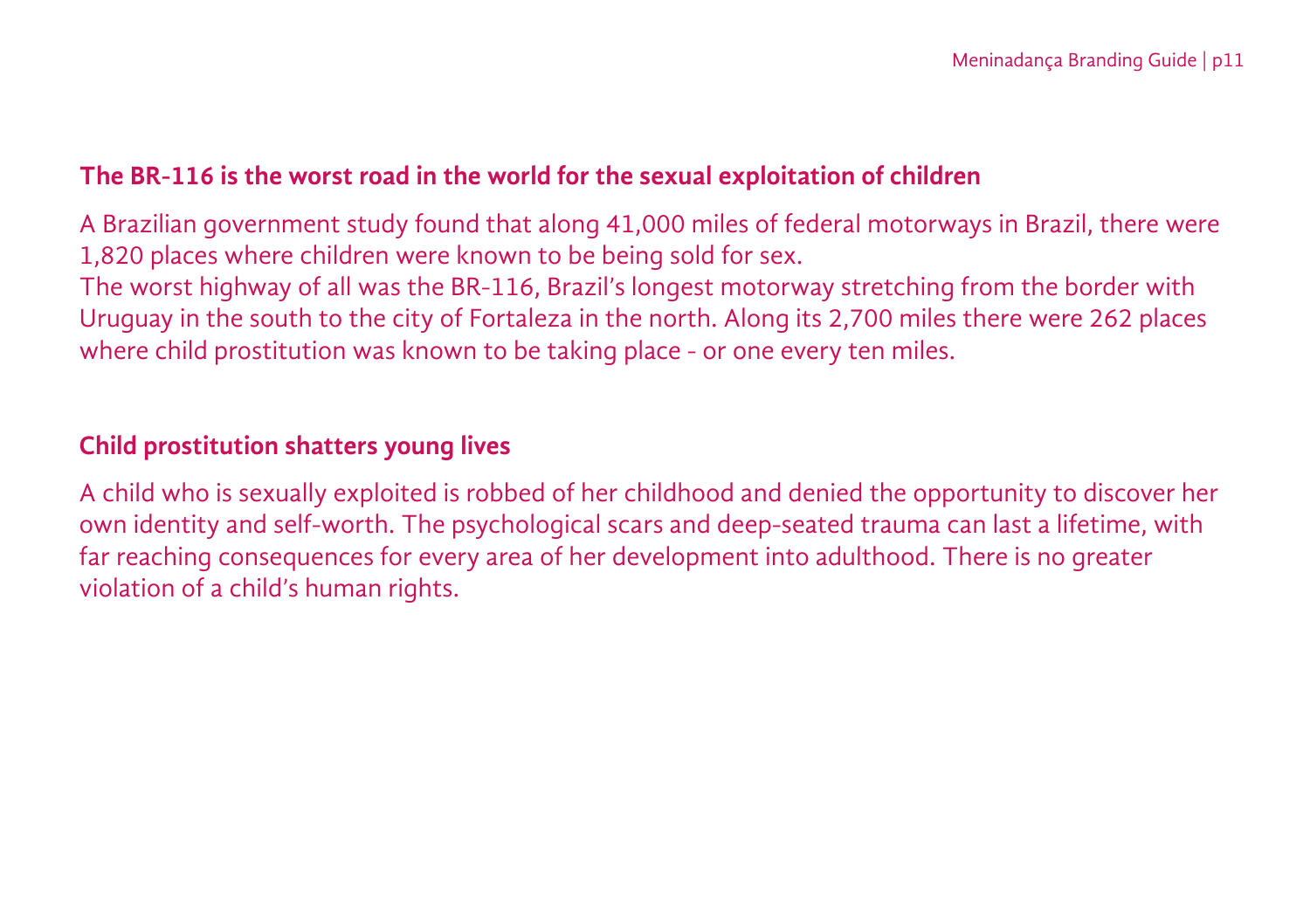# **8. Our Key Brand Messages**

*Our brand messages show how our work is relevant and effective in tackling the cause. Each one, used as a starting point, can help us express what we stand for and how our work is making a vital difference:*

### **To rescue girls from danger**

To provide safety and security to at-risk young girls, removing them from situations of danger, abuse or exploitation.

### **To heal and restore**

To have a tangible, lasting effect on young lives, allowing girls to overcome their past, achieve their potential and look forward to fulfilled and meaningful lives.

### **To empower**

To empower girls to change their own lives, believe in their own ablility and give them the life skills to live with confidence and without fear.

### **To break the cycle of poverty**

By changing the direction of one girl's life, to have a transforming effect on generations to come.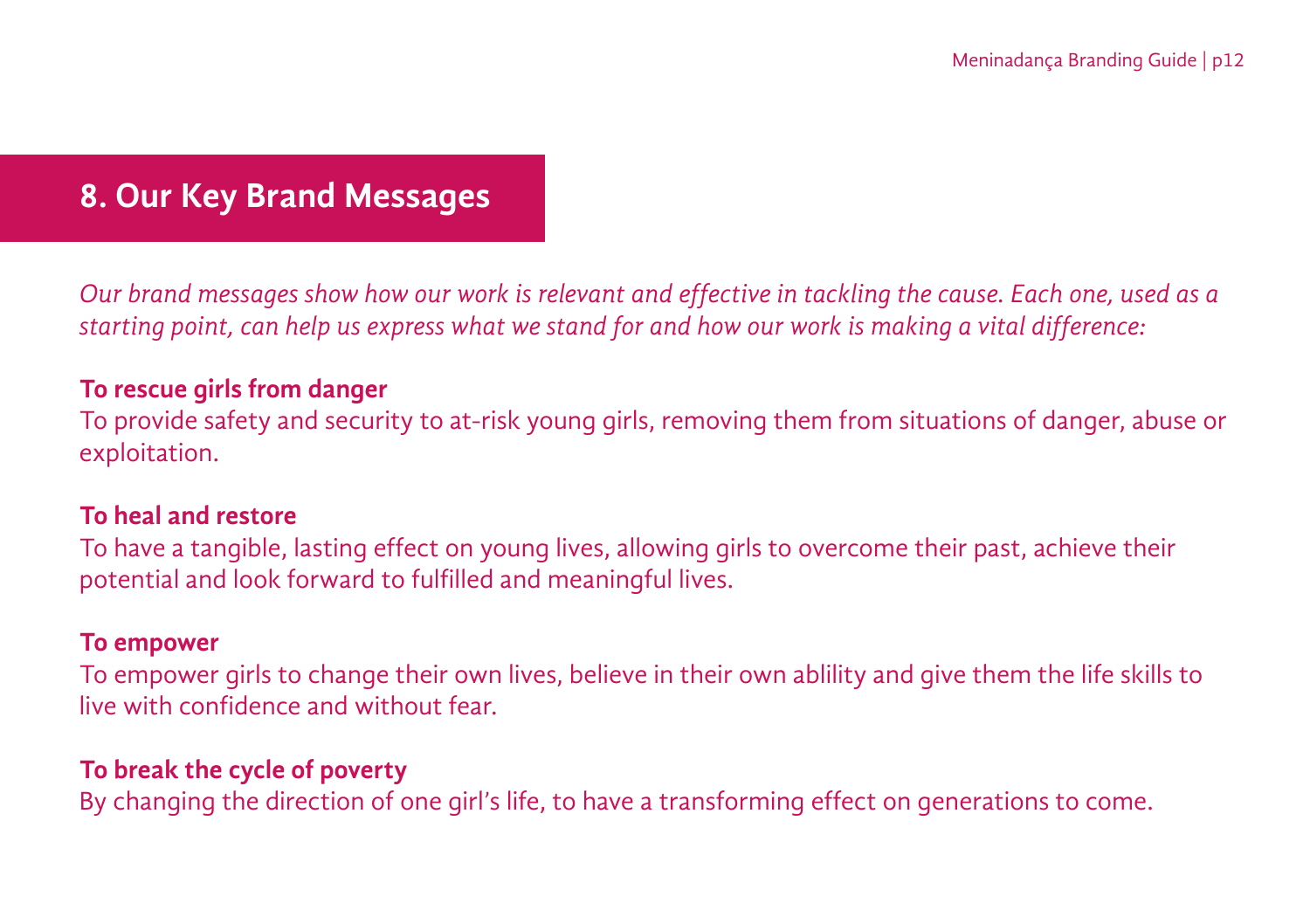### **To focus on the family**

Believing that, just as a girl's family situation can be part of the problem, change and reconciliation within her family is also part of the solution.

### **To partner with communities**

Knowing that tackling the wider issues and entrenched attitudes which leave girls unvalued and vulnerable is the key to bringing lasting change.

### **To bring justice**

To speak out and stand up for young victims by holding those in authority to account and ensuring abusers and exploiters are brought to justice.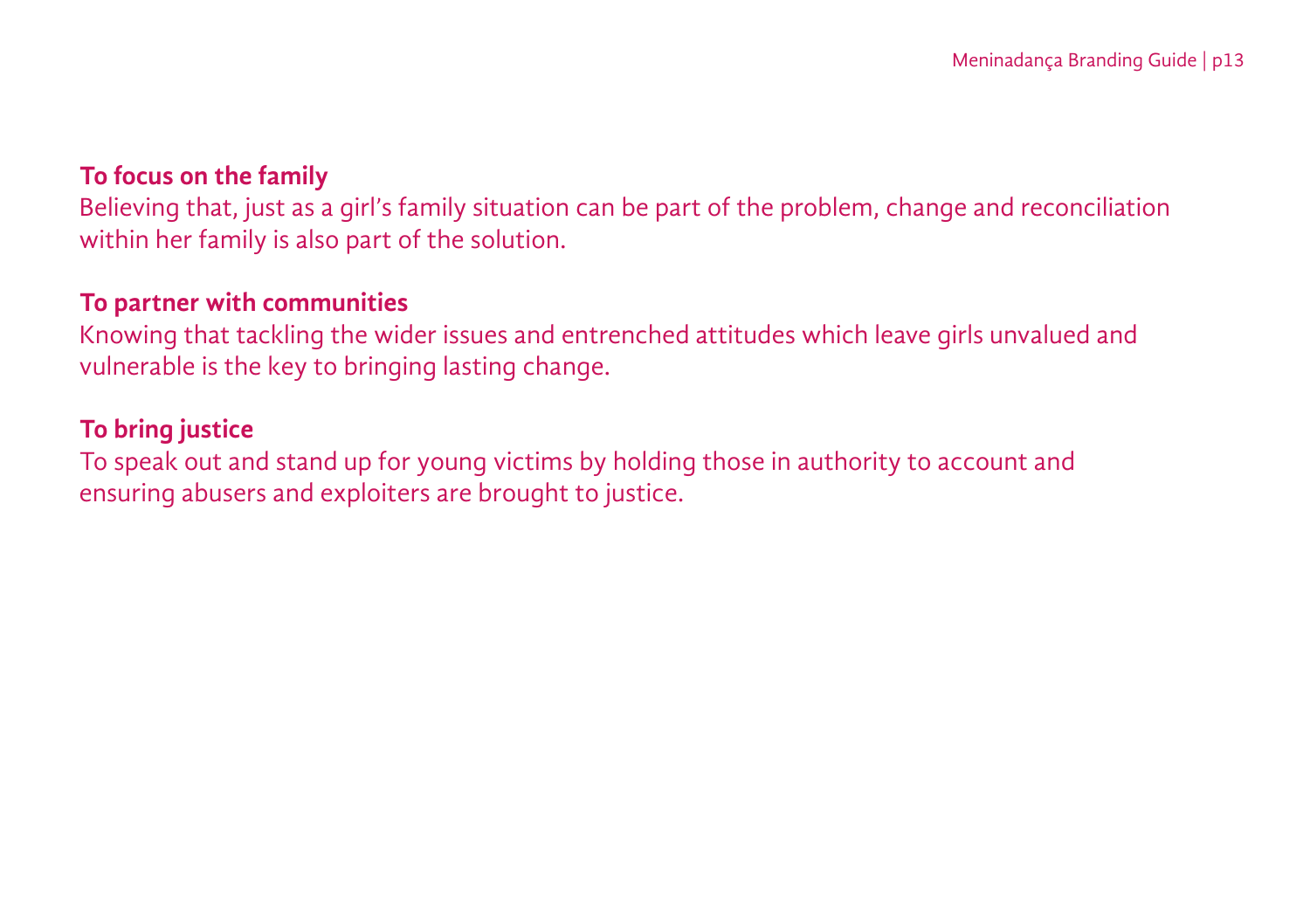# **9. Our Logo**

The Meninadança logo is a visual representation of our work and personality. The logotype suggests movement, life and vibrancy, while the logomark shows a ballet shoe incorporating a fish to represent our Christian ethos.

# **Logo Standards**

The minimum margin around the logo should be no less than the size of the letter 'a' when touching another 'a' for height, and the first and last elements for width.

This ensures that the brand will have maximum contrast against surround elements in a design.

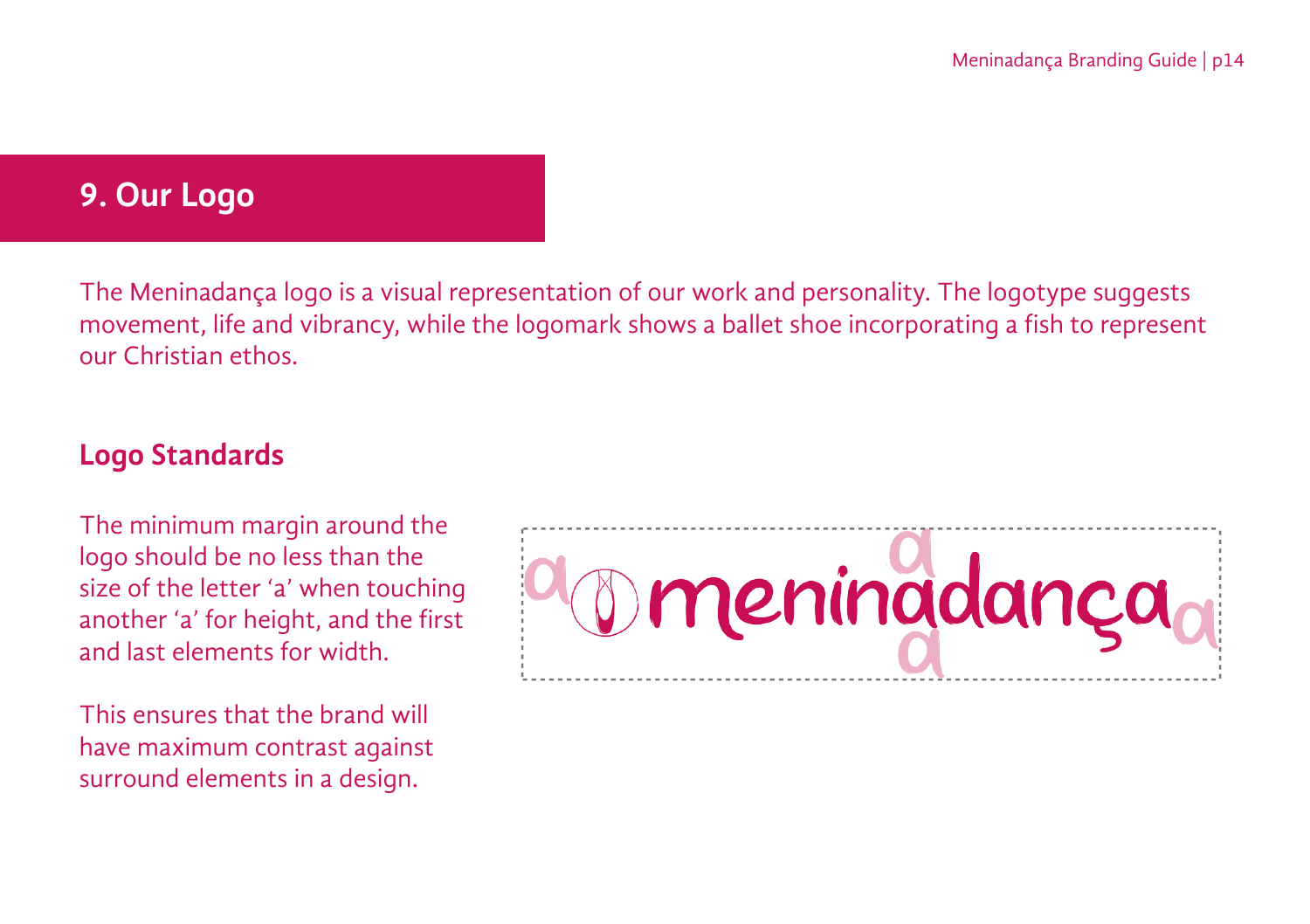# **Logo Variations**

A number of variations of the Meninadança can be used, depending on the context:



**Primary:** Principal logo, should always be used when possible.



**Primary:** With inverse coloured mark, when logo will appear clearer on background used.



**Secondary:** Logotype without mark, when mark already appears on same page or when logo will be more effective without mark.



**Secondary:** Full logo with strapline, when the extra descriptive element of the logo will be effective. Also available with inverse coloured mark.



**Secondary:** All versions above in black, for use only on materials which will be printed in black and white.



**Secondary:** All white, for use when logo will be clearer on the background used.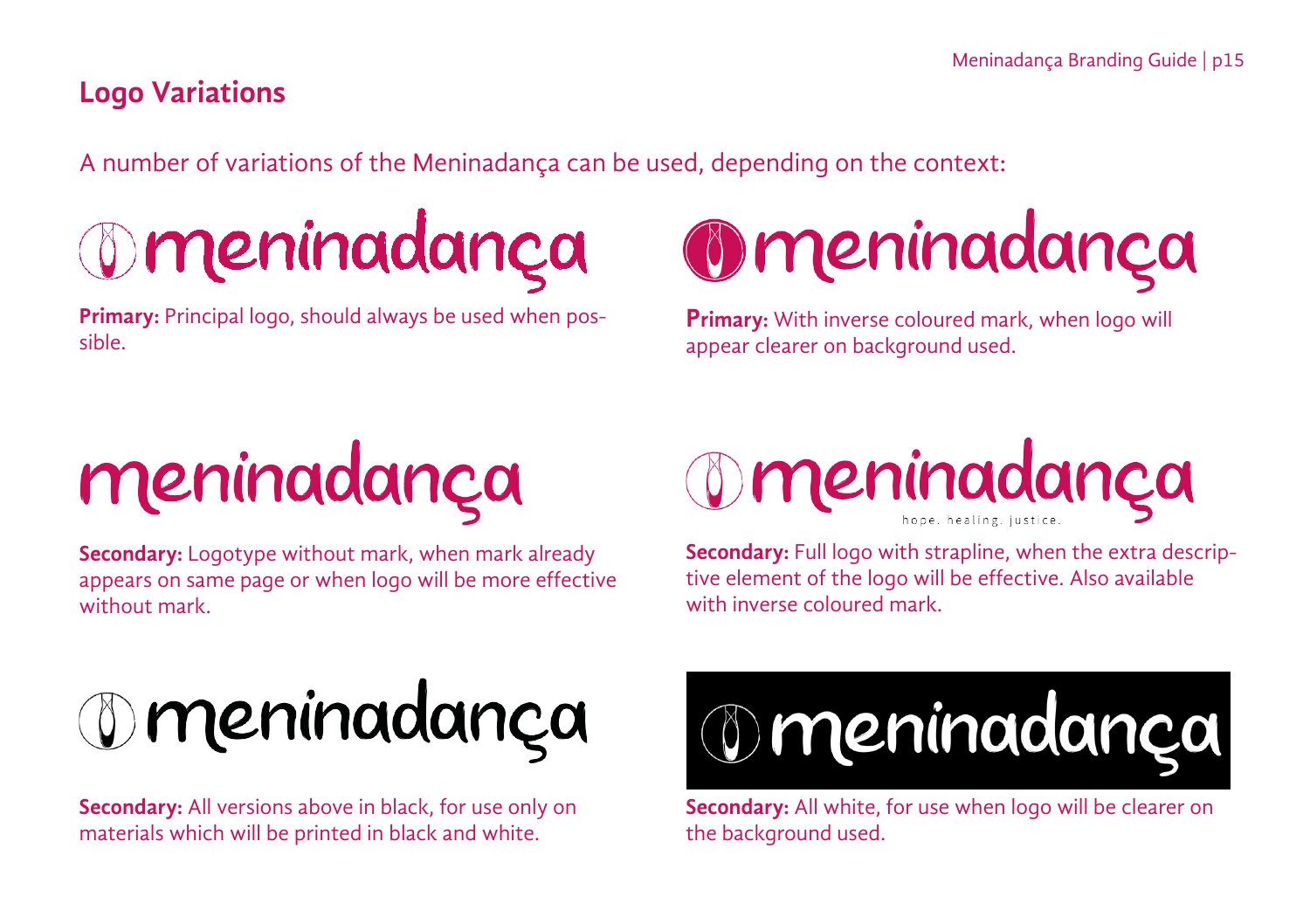# **Logomark**

The ballet shoe logomark can also be used on its own, as a type of stamp, when within the context of the material the mark alone is sufficient for readers to identify the charity, or where the logotype on its own is used elsewhere on the page.



Another version of the logo uses the three elements but with emphasis on the logomark. We recommend this for when the only element on the page is Meninadança's name and logo, such as posters or banners.

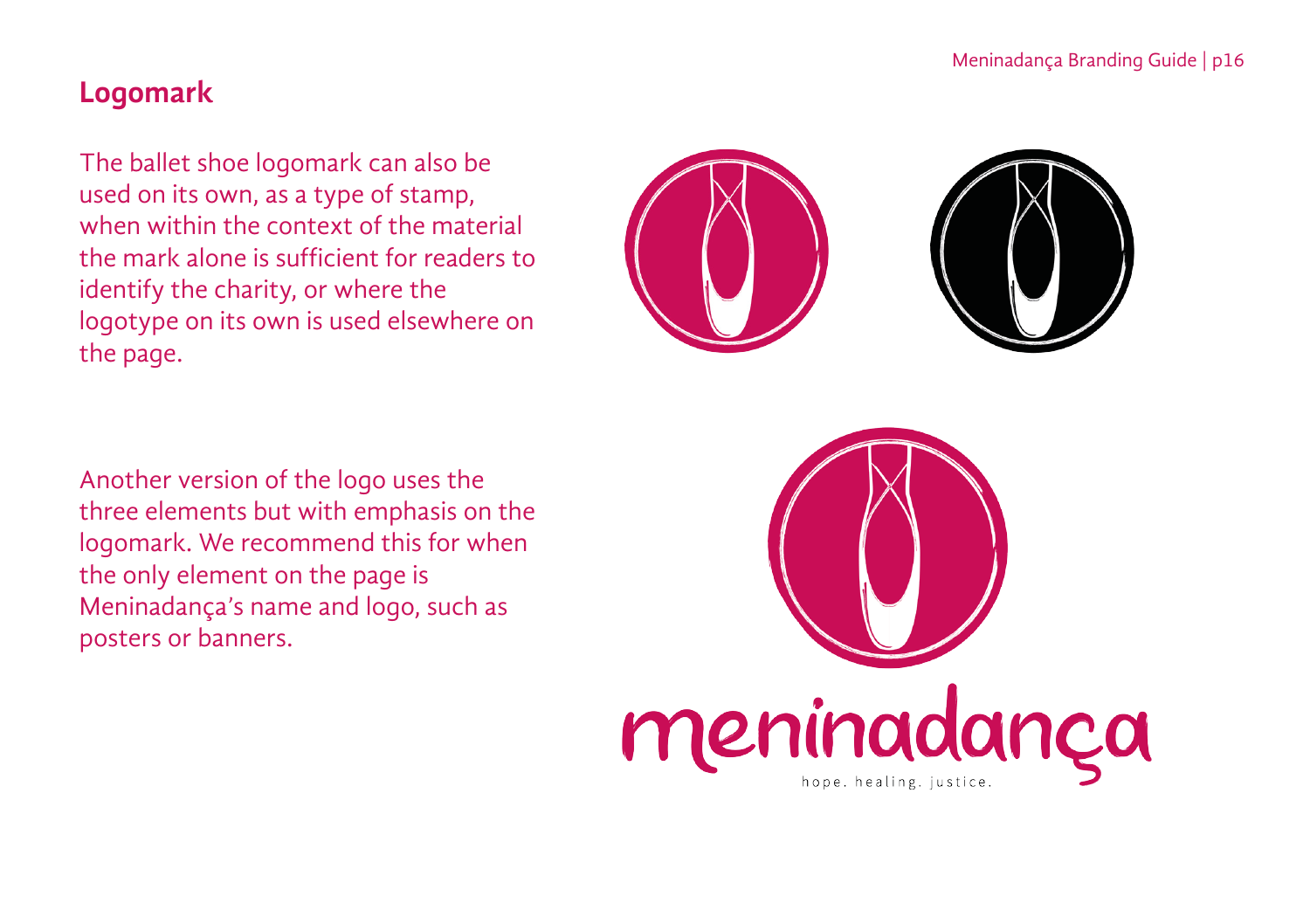# **Minimum scaling**

To ensure optimal readability, the logo should never be reduced to a size smaller than (width):

80mm when only the logotype is used.

meninadanca

Omeninadanca

160mm when the mark is used with the logotype.

250mm when the strapline is also used.

Omeninadança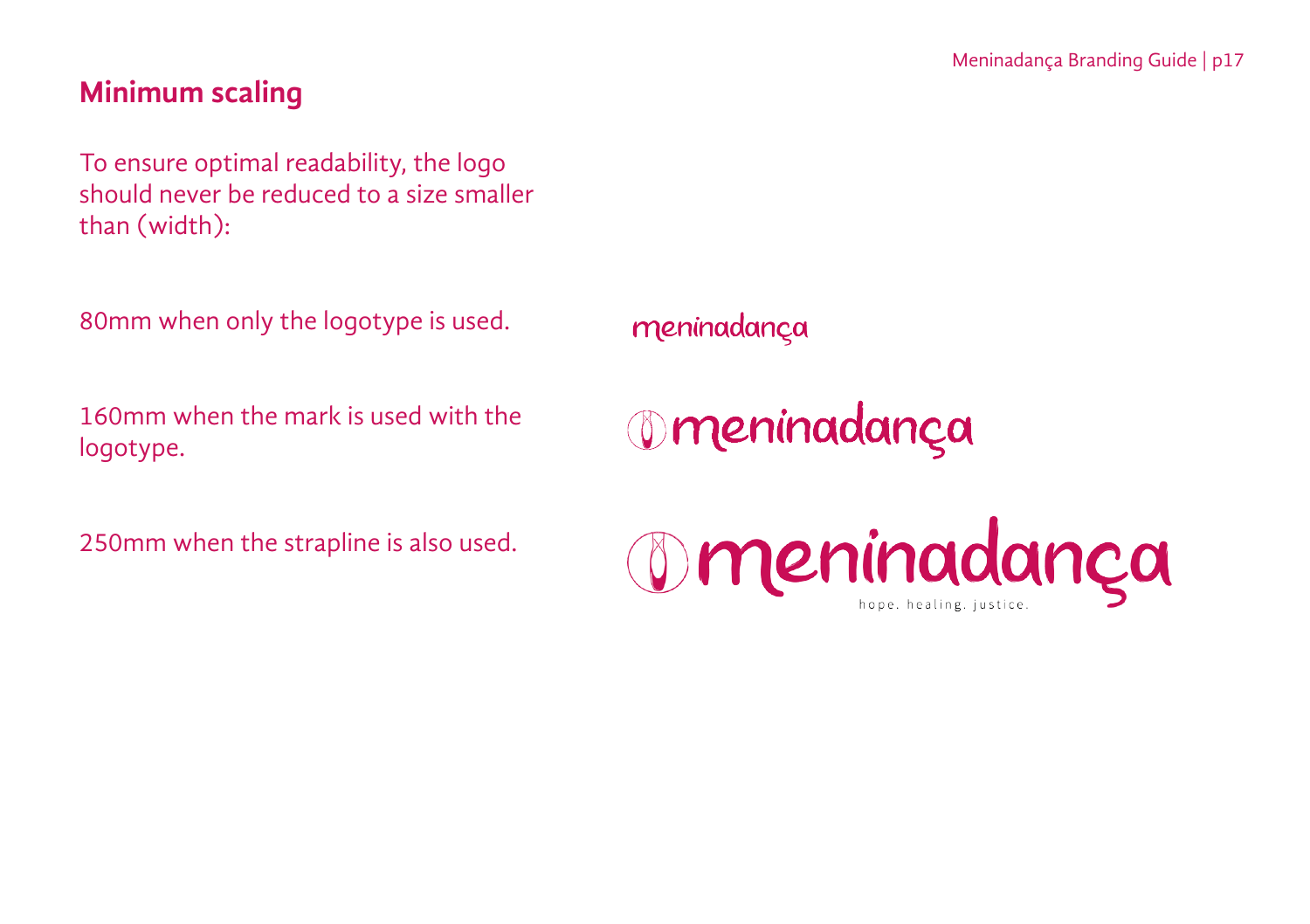### **Aspect Ratio**

Please maintain appropriate aspect ratio when resizing the logo.

Logos that are inconsistently adjusted appear misshapen and distorted.

Omeninadança Omeninadança

Incorrect aspect ratios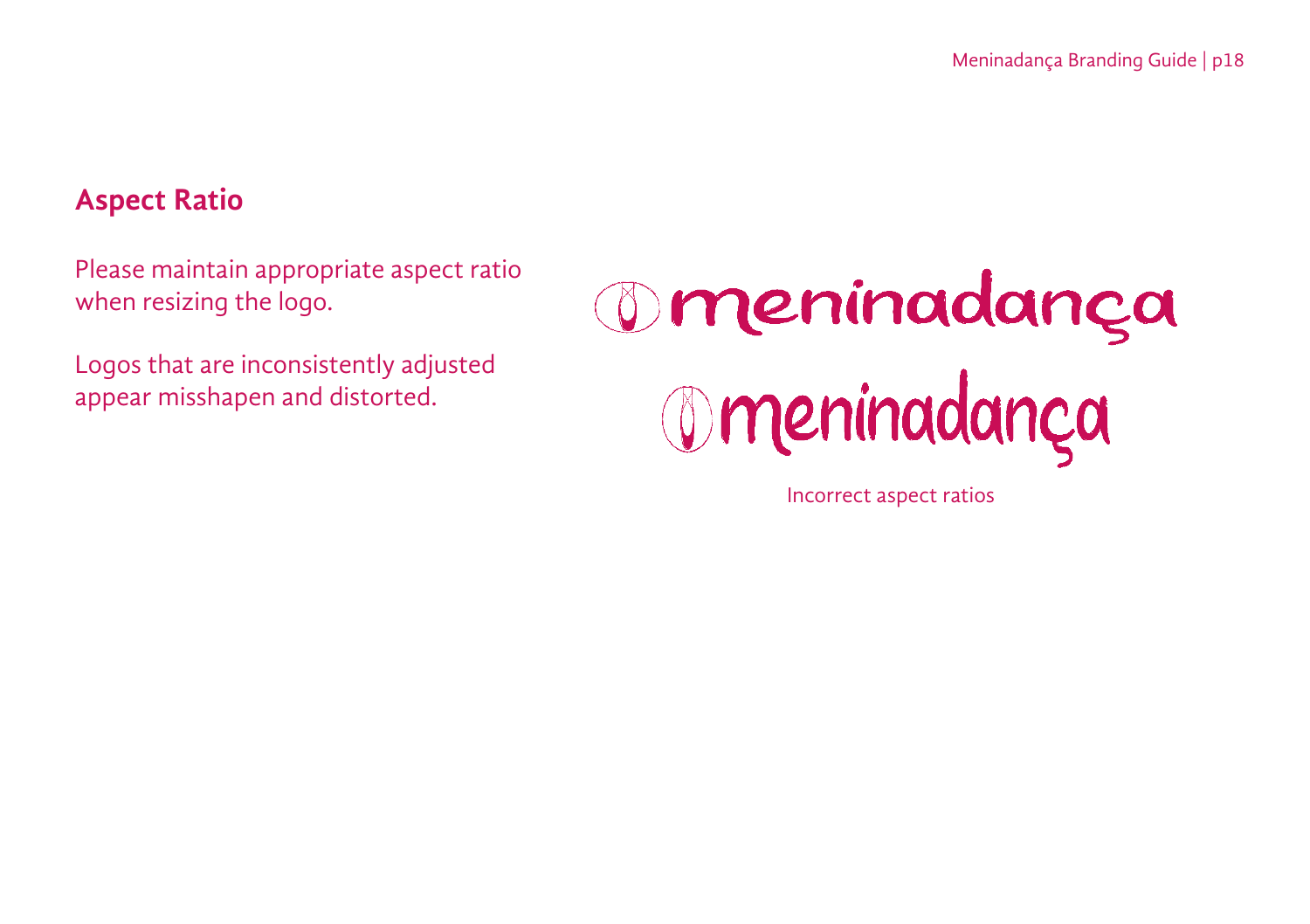# **10. Our Typeface**

All Meninadança's official communications and publicity materials use as its principal typeface Gandhi Sans (regular, bold, italic, bold italic) by Librerias Gandhi S.A. This can be downloaded free from font websites.

Ganhi Sans Regular AaBbCcDdEeFfGgHhIiJjKkLlMmNnOoPpQqRrSsTtUuVvWwXxYyZz1234567890

**Gandhi Sans Bold AaBbCcDdEeFfGgHhIiJjKkLlMmNnOoPpQqRrSsTtUuVvWwXxYyZz1234567890**

*Gandhi Sans Italic AaBbCcDdEeFfGgHhIiJjKkLlMmNnOoPpQqRrSsTtUuVvWwXxYyZz1234567890*

*Gandhi Sans Bold Italic AaBbCcDdEeFfGgHhIiJjKkLlMmNnOoPpQqRrSsTtUuVvWwXxYyZz1234567890*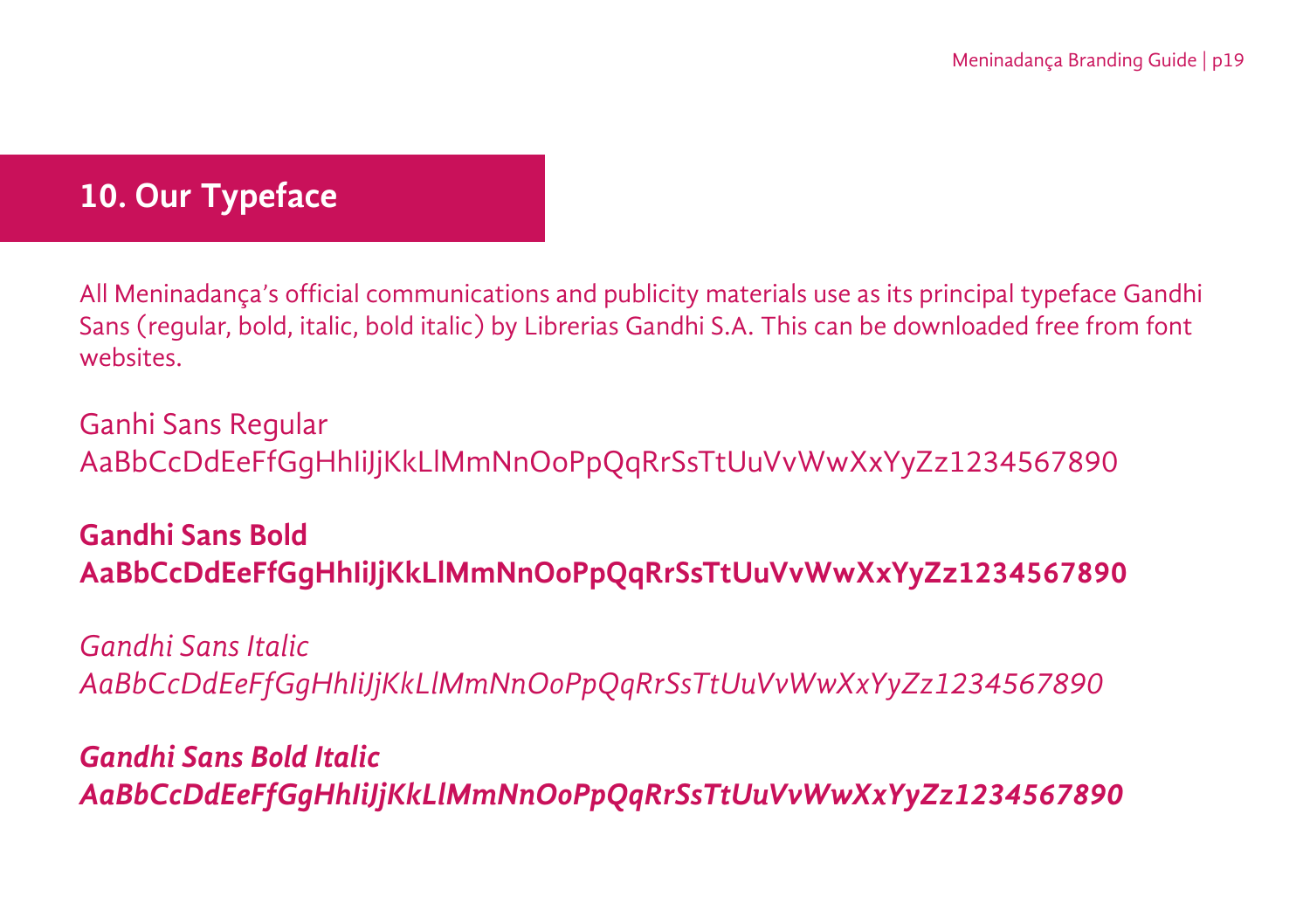# **11. Our Colours**

To ensure that the Meninadança brand is represented with consistency in digital and print format the following colour codes and values should always be used. For printed media the Pantone colour codes are the preferred option with the CMYK values the next preferable.

### **Primary colours**



Pantone 214 U Pantone Hexachrome Black CMYK Colour Values 14 - 100 - 43 - 5 CMYK Colour Values 75 - 66 - 60 - 81 Hex Value #C90E56 Hex Value #212121 RGB Colour Values  $201 - 14 - 86$  RGB Colour Values  $33 - 33 - 33$ 

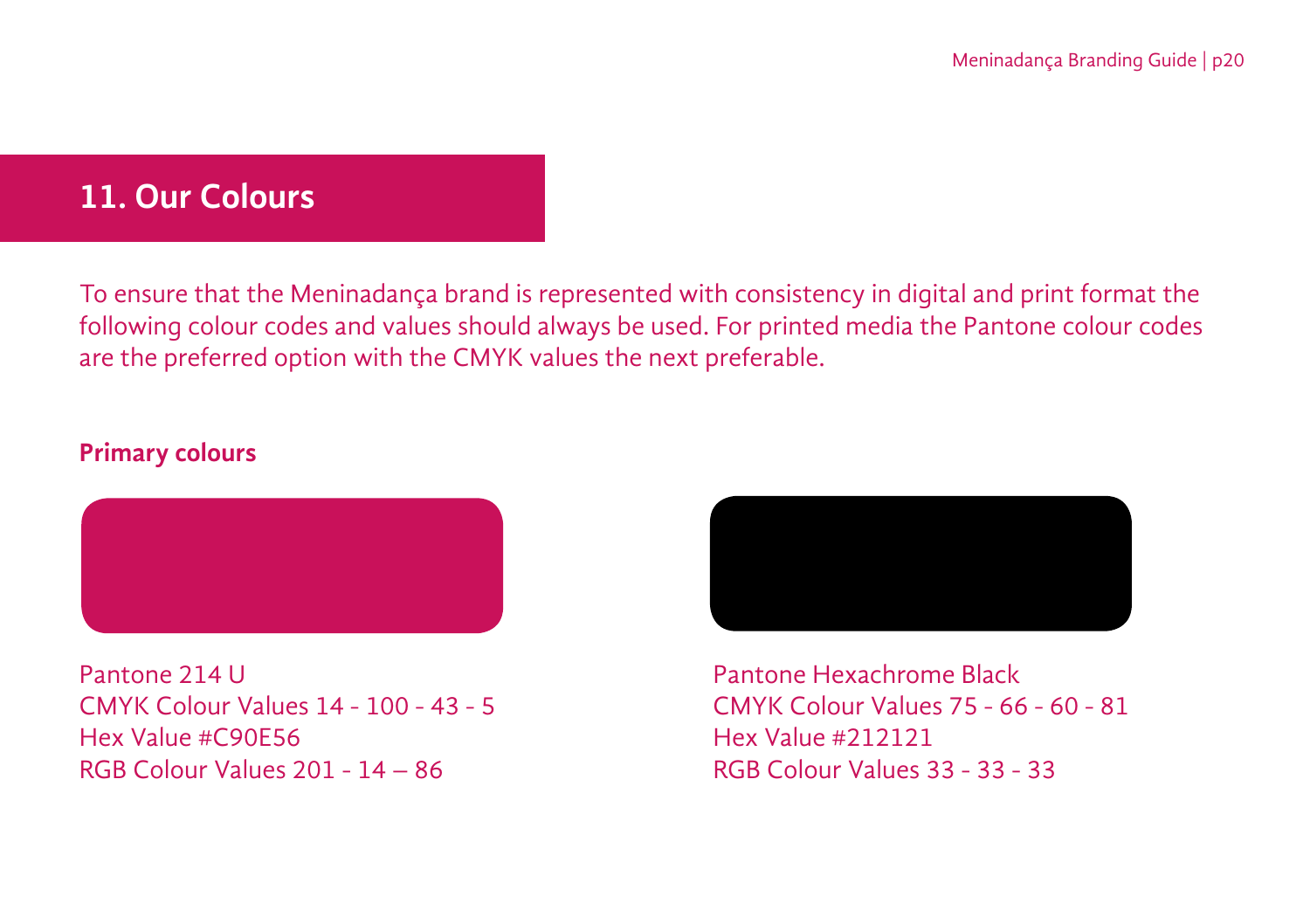### **Complementary colours**



Pantone 381 U Pantone 2925 U Hex Value #C0C910 Hex Value #118BCA RGB Colour Values 192 - 201 – 16 RGB Colour Values 17 - 139 - 202



CMYK Colour Values 33 - 6 - 98 - 0 CMYK Colour Values 80 - 33 - 2 - 0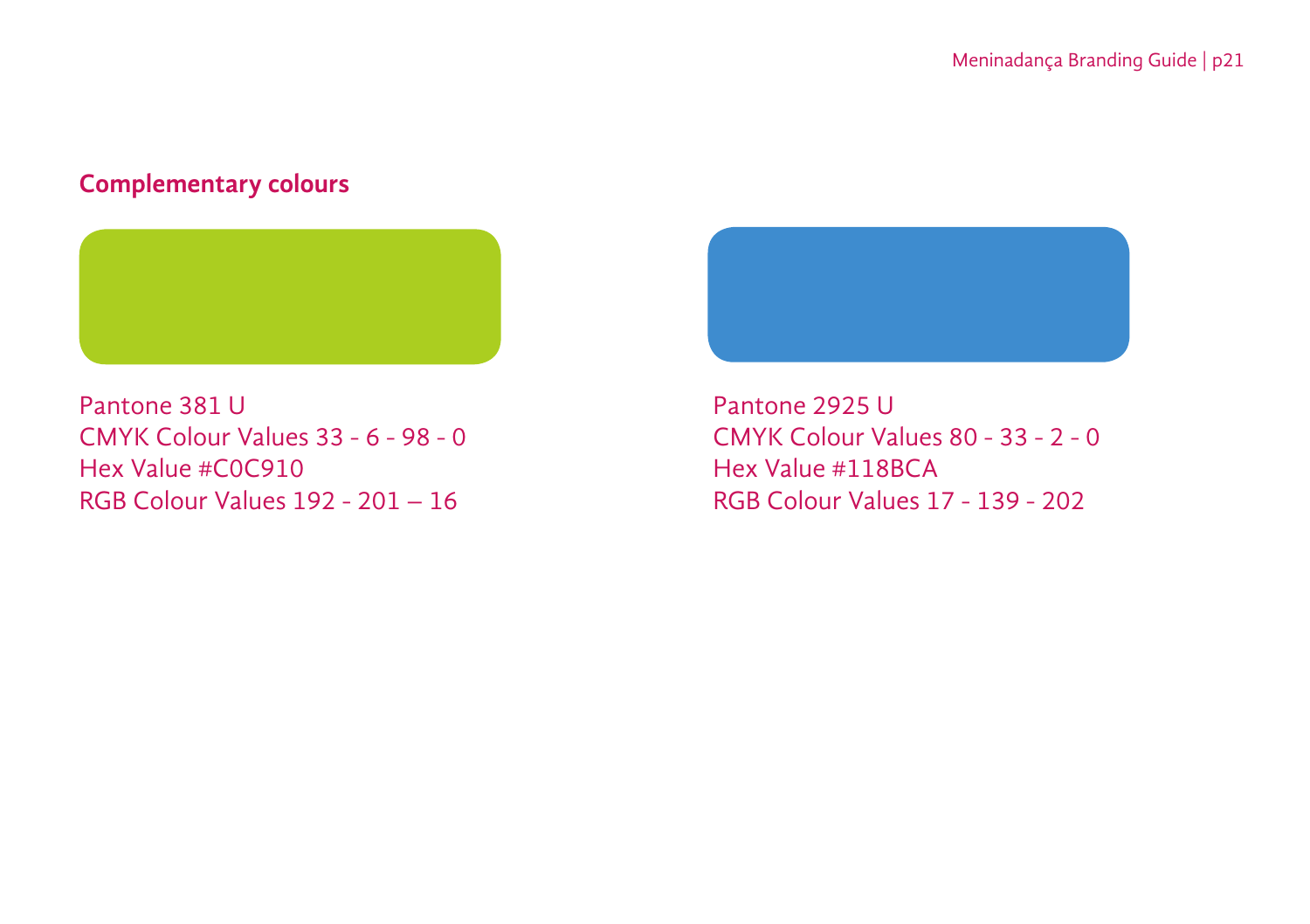# **12. Our Writing Style**

*Below are some general guidelines to enable all Meninadança's written communications to have the same tone and feel.*

Write in an informal, friendly tone, as if you were talking to someone face-to-face.

Ensure that what you write embodies our core values and personality.

Use sentences of an average of 15 to 20 words, with paragraphs made up of a mixture of short and longer sentences to keep them lively.

Try to include first person speech and examples of real people to illustrate your points.

Use the active rather than the passive voice. For example, say 'we are rescuing girls from prostitution', not 'girls are being rescued'; 'we had a great time at the fundraiser' not 'a great time was had'.

Avoid using cliche or jargon.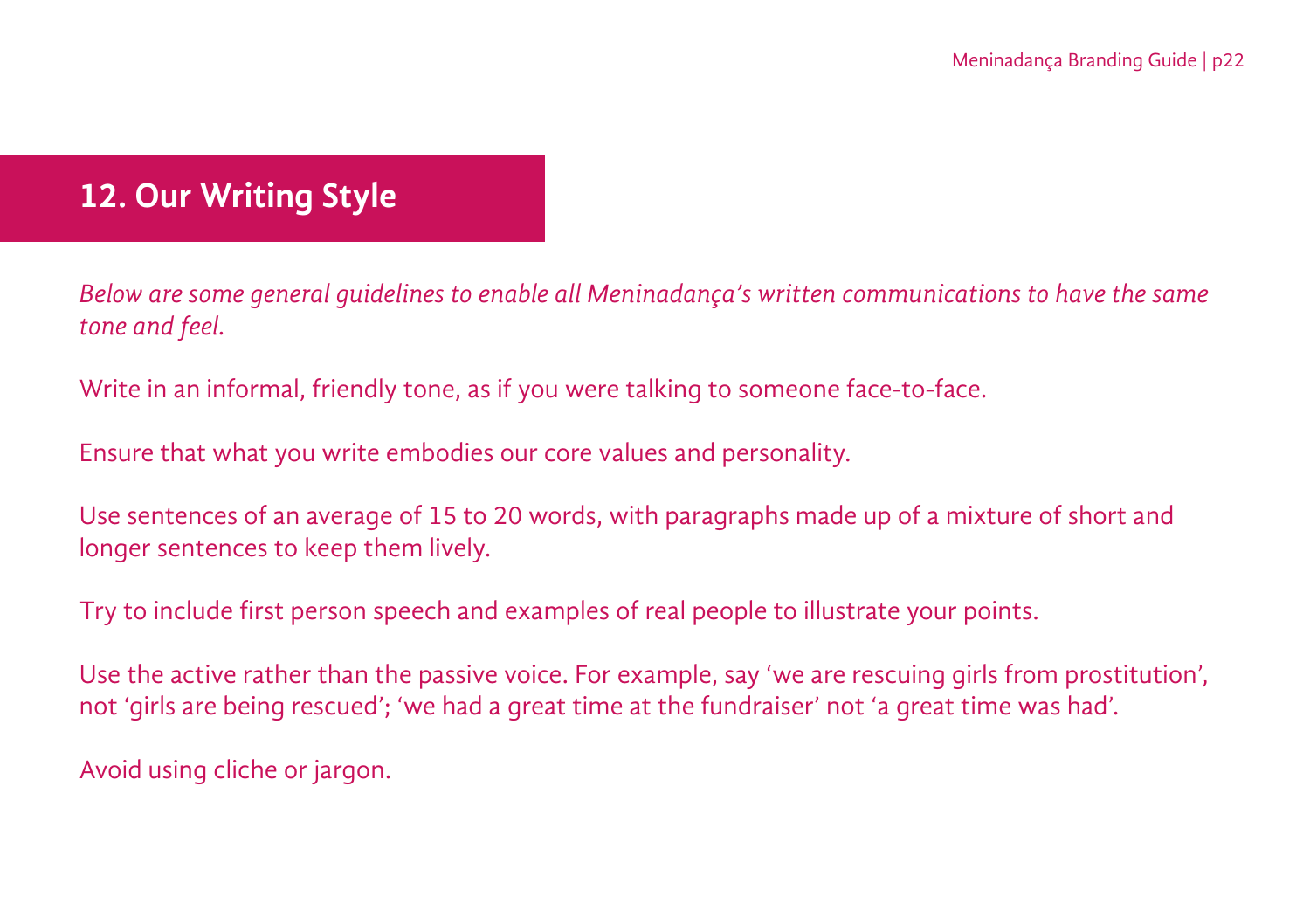Once you have written your draft simplify it by cutting anything that is unnecessary and reducing the number of adjectives.

When writing dates use the format March 12, 2011 - not March 12th, 12 March or 12th March.

### *Lastly, a word about the terms 'child prostitution' and 'child prostitute'*

There is no such thing as a 'child prostitute' – the two words are incongruent, no child can or should be considered a prostitute, but yes a victim of exploitation and crime. Please don't use the term 'child prostitute' when talking about the girls we are helping.

Although we try to avoid using the term 'child prostitution', instead referring to child abuse and sexual exploitation, this is not always possible when introducing people to the focus of our work. We therefore sometimes use the term 'child prostitution' to describe the problem as it is an accepted phrase to refer to children victims of forced prostitution and trafficking.